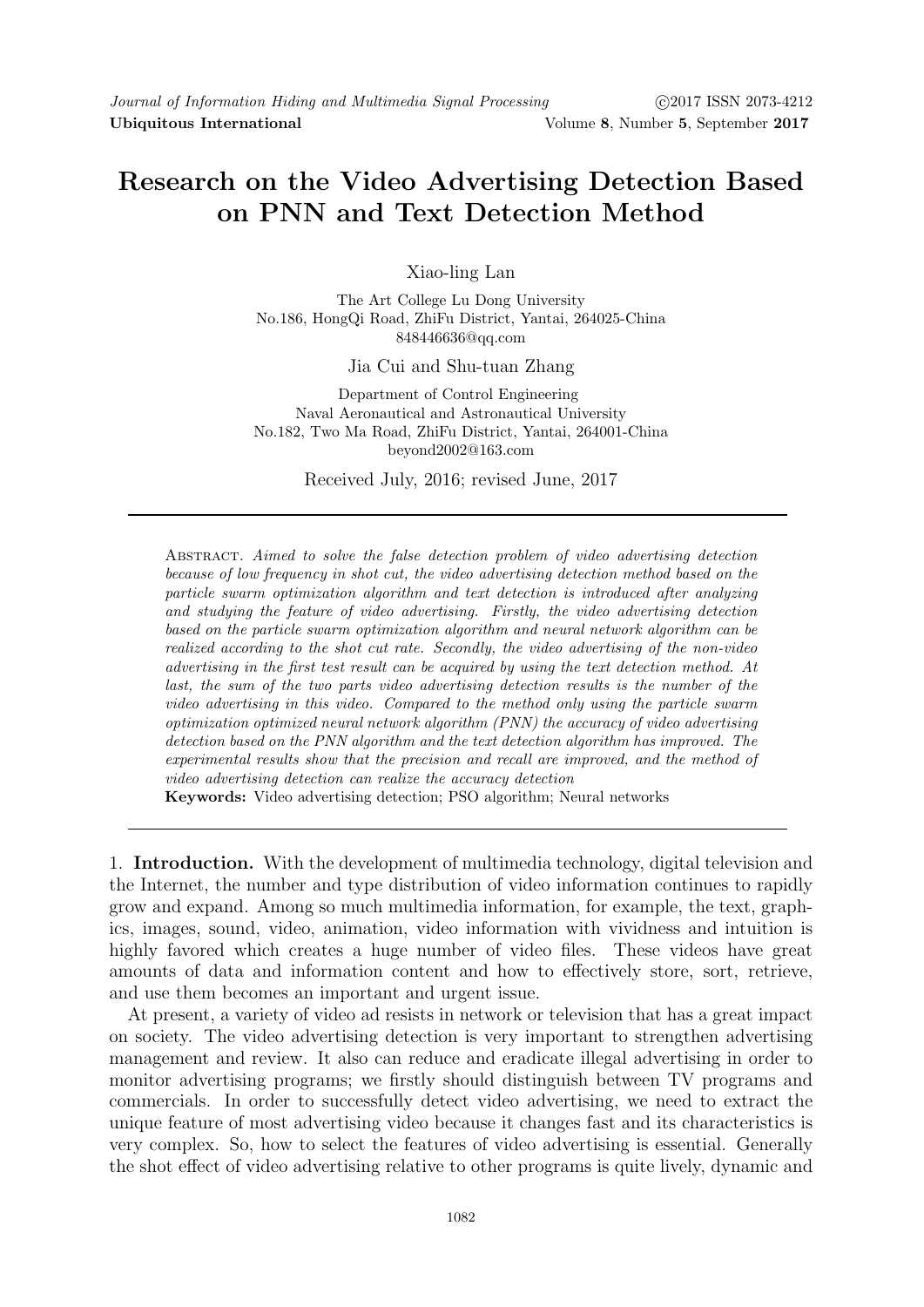it also has fast scene switch. So it can easily attract audiences. The advertising detection can be completed by taking the feature of high shot cut frequency. Literature [2] has proposed a novel feature representation method, which formed a new feature space, and trained SVM in this space to recognize the text; literature [3] combined fuzzy clustering with characteristics of camera motion, shot detection base on fuzzy clustering is reported in the paper. The algorithm needs not select threshold and reduces the impact of flash, subtitles and advertising on shot detection effectively. However, due to the complexity of the video itself, there are still missed and false detections in this algorithm and research is further needed. In literature [4], a slope-based detecting method of gradual change shot is presented. Literature [5] mainly studies an automatic seed algorithm, and applies it to iterative graph cut algorithm, finally completes text segmentation. Combining the research results, text detection method [6] can be used to detect advertising information to improve the precision of detection. According to the different feature of the video advertising, the different methods can be used to detect the video advertising by classification. The video shots segmentation methods can be used for those video advertising with high switching frequency. Text detection methods can be used for those video advertising with low switching frequency and commercial showing.

Aim at the accurate detection requirements of the video advertising, on the basis of original scholars research, the new method of the video advertising detection based on the particle swarm optimization algorithm and the neural network algorithm combining text detection is introduced in this paper, in order to improve the accuracy and recall of video advertising detection.

## 2. Neural network and Particle Swarm algorithm.

2.1. Neural network algorithm. The Neural networks (NN) algorithm is an important branch of artificial intelligence, which is formed by the large number of neuron connection to simulate the behavior of complex network system of the human brain.

Feed forward network is also known as forward network, which is characterized in that the neurons are connected to each other, and there is no feedback between the two layers. Each neural network can receive multiple inputs from the previous layer, and generate an output that is passed to the next layer of individual neurons, and the information from the input layer begins to move forward sequentially. The feed forward network can include many layers, but we have proved that three layer feed forward network is sufficient to meet requirements for solving the problem The feed forward network is composed of three layers, which are input layer, hidden layer and output layer.

One of the classifiers used in this paper is the typical feed forward network, the back propagation network (BP network), and the topology of the network is shown in Figure 1.



Figure 1. The structure figure of BP neural network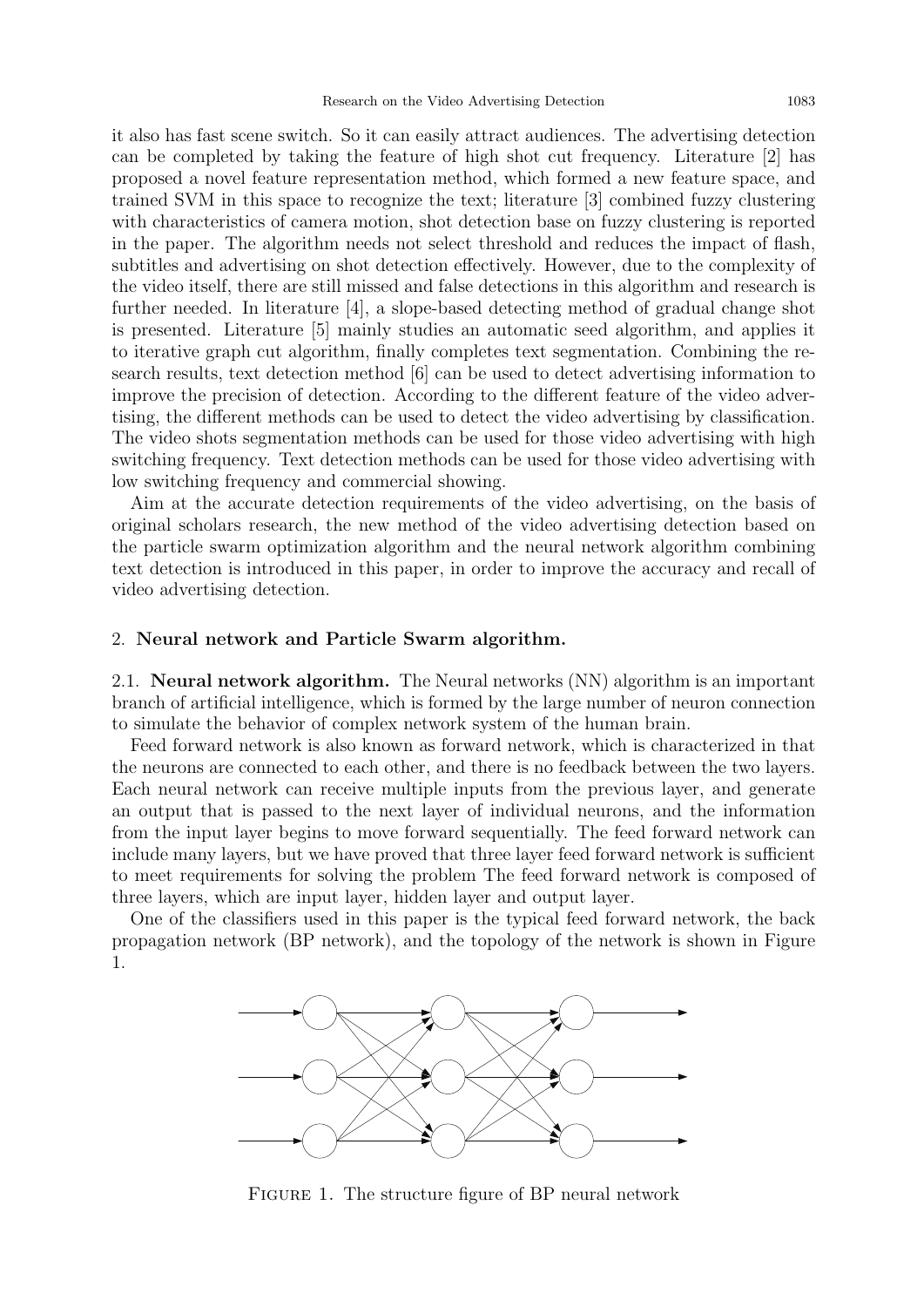The excellent information processing ability of the neural network is from the connection weights between the neurons in the network. To simulate the human brain's information processing ability, we must make the neural network with learning function. The essence of learning is to adjust the weights of the connections between the neurons, so how to adjust the weights of the connections constitute the learning algorithm of the neural network.

Among the most typical forward networks, the BP neural network is the most typical one. BP network introduces the least squares learning algorithm. In the learning process, the output error of the network and the expected output s while, it obtain the minimal value of mean-square error between the actual output and the expected output of the network as spreading as correcting the connection strength (weighted coefficient). The learning process can be divided into two parts: forward network calculation and backward error propagationtwo parts of connection weight coefficient. These two parts are continuous and repeat until the error meets the requirements.

2.2. Particle swarm optimization algorithm. Particle swarm optimization [2] (PSO) is an optimization algorithm based on swarm intelligence theory proposed by J.Kennedy and R.C.Eberhart in 1995. This based on the simulation of the migration and aggregation of birds to forage. The algorithm has the characteristics of fast convergence speed, easy to implement and the less adjustment of the parameters which is a new research hotspot in the field of intelligent optimization and evolutionary computation.

The basic idea of PSO is that the potential solution of each optimization problem is to search the particles of space, and all particles have a fitness function to determine the fitness value, and each particle also has a velocity vector to determine the direction and distance of particle flight, and then the particles will follow the current best particles in the solution space to search. In PSO, each particle also the solution of optimization problem is considered as a point in the search space. All particles have a property representing the position of the current in the solution space  $X_i = \{x_{i1}, x_{i2}, \dots, x_{im}\}\;$  each particle also has the speed to determine the direction and distance of their movement  $V_i = \{v_{i1}, v_{i2}, \dots, v_{im}\}\$ . In the solution space, the information of the particles is shared by the current best particles. First, the particle swarm is initialized to a group of random particles (random solution), then the optimal solution is obtained by iteration. In each round of iteration, the particles will follow the two extremes, one for the particle itself to find the optimal solution  $p_{best}$ , and the other for the whole population to find the optimal solution  $g_{best}$ .

The mathematical description is introduced in a D dimension search space The position of the *i* particles is  $x_i = \{x_{i1}, x_{i2}, \cdots, x_{iD}\}^T$ , the speed is  $v_i = \{v_{i1}, v_{i2}, \cdots, v_{iD}\}^T$ . Its individual extreme value is  $p_i = \{p_{i1}, p_{i2}, \cdots, p_{iD}\}^T$ ; the global extreme value of the population is  $p_g = \{p_{g1}, p_{g2}, \cdots, p_{gD}\}^T$ . According to the principle of following the current optimal particle, the particle  $x_i$  will update its position and speed by the following formulas.

$$
v_{id}(t+1) = \omega v_{id}(t) + c_1 r_1 \left[ p_{id}(t) - x_{id}(t) \right] + c_2 r_2 \left[ p_g(t) - x_{id}(t) \right] \tag{1}
$$

$$
x_{id}(t+1) = x_{id}(t) + v_{id}(t+1)
$$
\n(2)

Among them,  $i = 1, 2, \dots, m, d = 1, 2, \dots, D, m$  is for the population size, t is for the current evolutionary algebra,  $r_1$  and  $r_2$  are for the uniform distribution of the [0, 1],  $c_1$ and  $c_2$  are for the learning factor (non negative constant), usually the value is 2.  $x_{id}(t)$  is the current position of the i particles.  $p_{id}$  is the best position to search the entire particle swarm optimization.  $p_{gd}$  is the optimal location of the whole particle swarm search.  $v_{id}(t)$ is the current speed of the particles.  $\omega$  is for the inertia weight. The influence of the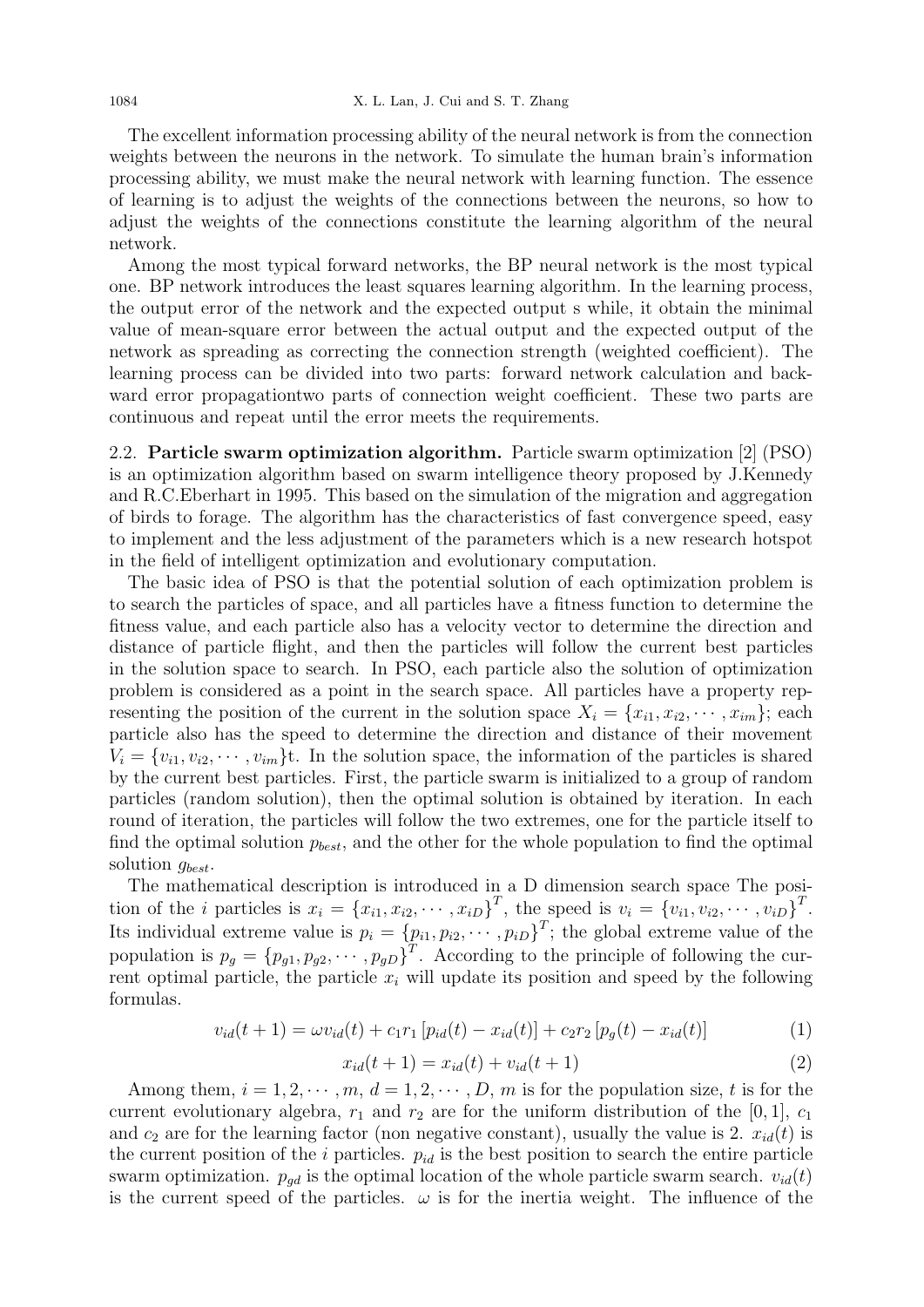particle velocity on the current generation is described, which makes the particles keep moving inertia and the trend of expanding the search space. The speed at each one of the particles is limited to a maximum speed  $v_{\text{max}}$ . If the speed updated of each dimension exceeds the user's setting  $v_{\text{max}}$ , the speed limit is defined as  $v_{\text{max}}$ .

3. Shot segmentation. In general, the video can be used to frame (Frame), the shot (Shot), the scene (Scene) and the (Program), etc. The frame is the smallest unit of the video, where the key frame contains important information, the key frame extraction is the research hotspot; the camera is composed of continuous video frames, which describe a series of events or a series of continuous movements. As a whole, the video can be seen as the 3D space, the horizontal and vertical direction of the video image is two dimensional, and the third is the axis of time, and the content of the video image changes with the time axis. Video shot boundary detection is to segment the video from the time axis into some continuous video shots. Video shot boundary detection method is mainly in order to find location of the interrupt on the video content t.

The N number of frame in the time axis of the video stream is extracted t is the number of some frame on the edge of a candidate shot boundary. Take t as the center and select a window which size is  $2 \times d$ . Each frame in the window is a node. Connecting any two points can be constructed with the right map.

Connecting the weights  $w_{ij}$  of the edges of any two points reflects the similarity of the two frame images, and the similarity between the two images is larger, and the possibility that the two images belongs to the same camera is larger. When the distance between the two frame images is very large, they are less likely to belong to the same camera. The weight  $w_{ij}$  between any two frames  $i, j$  in the video is defined as the equation (3),  $H_k^i$ represents the color number of the level k of the color histogram of the HSV model of the frame i.

$$
w_{ij} = \sum_{k} \min(H_k^i, H_k^j) \begin{cases} e^{\frac{-||i-j||^2}{\sigma^2}} & \text{if } |i-j| \le d \\ 0 & \text{otherwise} \end{cases}
$$
 (3)

The minimum and maximum classification discriminate function can be obtained by the following methods. If E represents the d frame before  $t$  and  $F$  represents the d frame after t, then the correlation between E and F as the equation  $(4)$ , which is defined as inter class distance, the internal correlation definition of the E as the equation (5), that is, within the range of categories.

$$
cut(E, F) = \sum_{i \in E, j \in F} w_{ij}
$$
\n<sup>(4)</sup>

$$
assoc(E) = \sum_{i,j \in E} w_{ij}
$$
\n(5)

From the perspective of video segmentation, when the distance between the two classes is larger, the distance inner the two classes is smaller, the more likely the E and F two parts can be switched between the two parts. Therefore, the minimum and maximum classification discriminated function is defined as follows the equation (6).

$$
Mcut(E, F) = \frac{cut(E, F)}{assoc(E)} + \frac{cut(E, F)}{assoc(F)}
$$
(6)

According to minimum and maximum classification discriminated function, the value of the  $N-1$  possible cut point can be calculated, such as the equation (7), so as to construct characteristic curve of video stream.

$$
score(t) = Mcut({t - d + 1, \cdots, t}, {t + 1, \cdots, t + d})
$$
\n(7)

## 4. Shot boundary detection.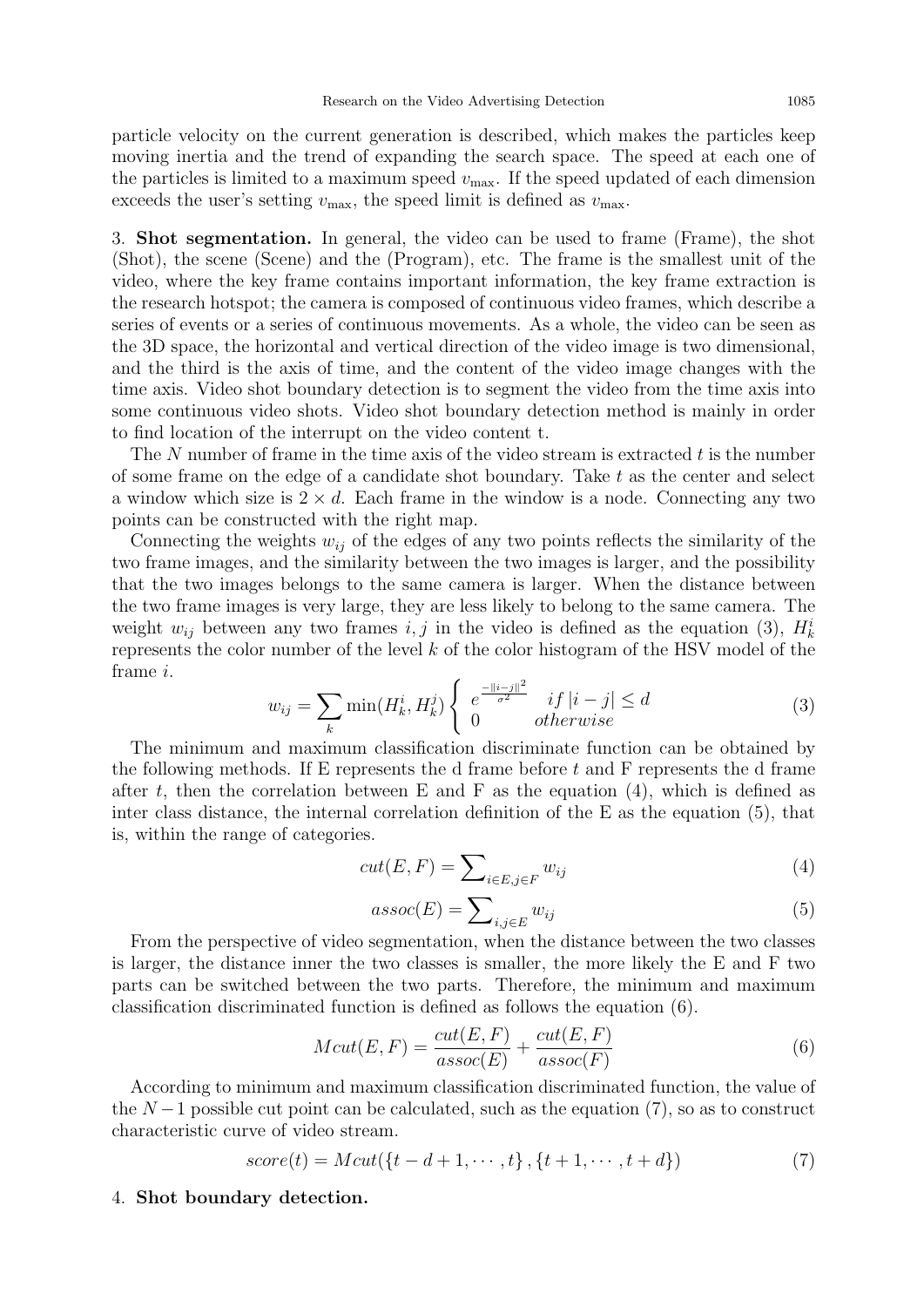4.1. Cut boundary detection. The shear shot is also known as cut. This means that a shot directly switches to the next shot, and there is no delay in the middle. Cut shot only occurs between two adjacent frames and there is a significant change in the video stream continuous signal curve. A continuous signal of video stream containing a shear shot boundary is constructed according to the equation (11). Hypothetically, the wave trough of the curve shape of shot boundary is regular and symmetry. Sheer shot boundary detection can be completed by identification the shape of the wave trough. Firstly trough region extraction is through threshold. Then the characteristics of wave trough are extracted to judge whether it is a symmetrical trough shape.

The boundary detection algorithm for shear shot is shown as follows:

Step1: The continuous signal of video stream is constructed by using graph partitioning model. Take the image frame of the video as the point of graph partitioning model. Connect arbitrary two points to construct the graph partitioning model.

Step2: Calculate the weight value. The weights of the edges of the two frames are calculated by the equation (3).

Step3: Calculate the  $N-1$  possible cut-off value According to the equation (6) and equation (7), calculate the  $N-1$  possible cut-off value, and constructs the continuous signal of the video stream.

Step4: Identify the candidate regions and extract their features. First, candidate region is extracted by using the threshold method, this paper adopts the  $th=0.7$  threshold, the value is less than the threshold value of the wave is extracted; then, find the minimum value  $S_t$  of each candidate region, in order to show the minimum value as the center to construct the feature vector  $B_t^{\varepsilon}$  of each wave trough as shown in the equation (8). Because when a shear occurs between the t frame and the  $t+1$  one, the D frame before the t frame and the D frame the after one is affected, so  $r = d = 4$  is taken.

$$
B_t^{\varepsilon} = (S_{t-r}, S_{t-r+1}, \cdots, S_{t+r})
$$
\n
$$
(8)
$$

Step5: Using the particle swarm optimization algorithm and the neural network algorithm to realize the classification

The shear shots are classified based on the particle swarm optimization algorithm and the neural network algorithm according to the acquired feature  $B_t^{\varepsilon}$  value.

4.2. Gradient shot boundary detection with monochrome frame. The gradual transition process can occur in multiple video frames, and the change of the adjacent two frames is not obvious. This has brought a great difficulty to the detection of the boundary of the gradient shot. Gradual shot change containing monochrome frame includes: rinse out, fade in and monochrome frame containing a special camera. In the process of dredging on a fade, the shot gradually disappeared and the emergence of a series of monochrome frames, then the next shot appeared.

A picture with a monochrome frame is changed from one part to a monochrome frame, and then a part of the frame is replaced by the next shot. Literature [9] detects fade out and fade in and monochrome frames containing special shot boundary. But it is not necessary that shot cut happens when monochrome frames emerge in the video.

So this paper first uses image segmentation model to construct characteristic curve, and then extracts fade out and fade in and the candidate region containing monochrome frame shot dash switching through the threshold, when monochrome frame takes place in the video and they all have shot switch, video signal curve does not have obvious trough shape. So this method can remove the area of monochrome frame in the video without occurring shot switching and narrows the search range, finally determines the candidate region by using monochromatic frame feature.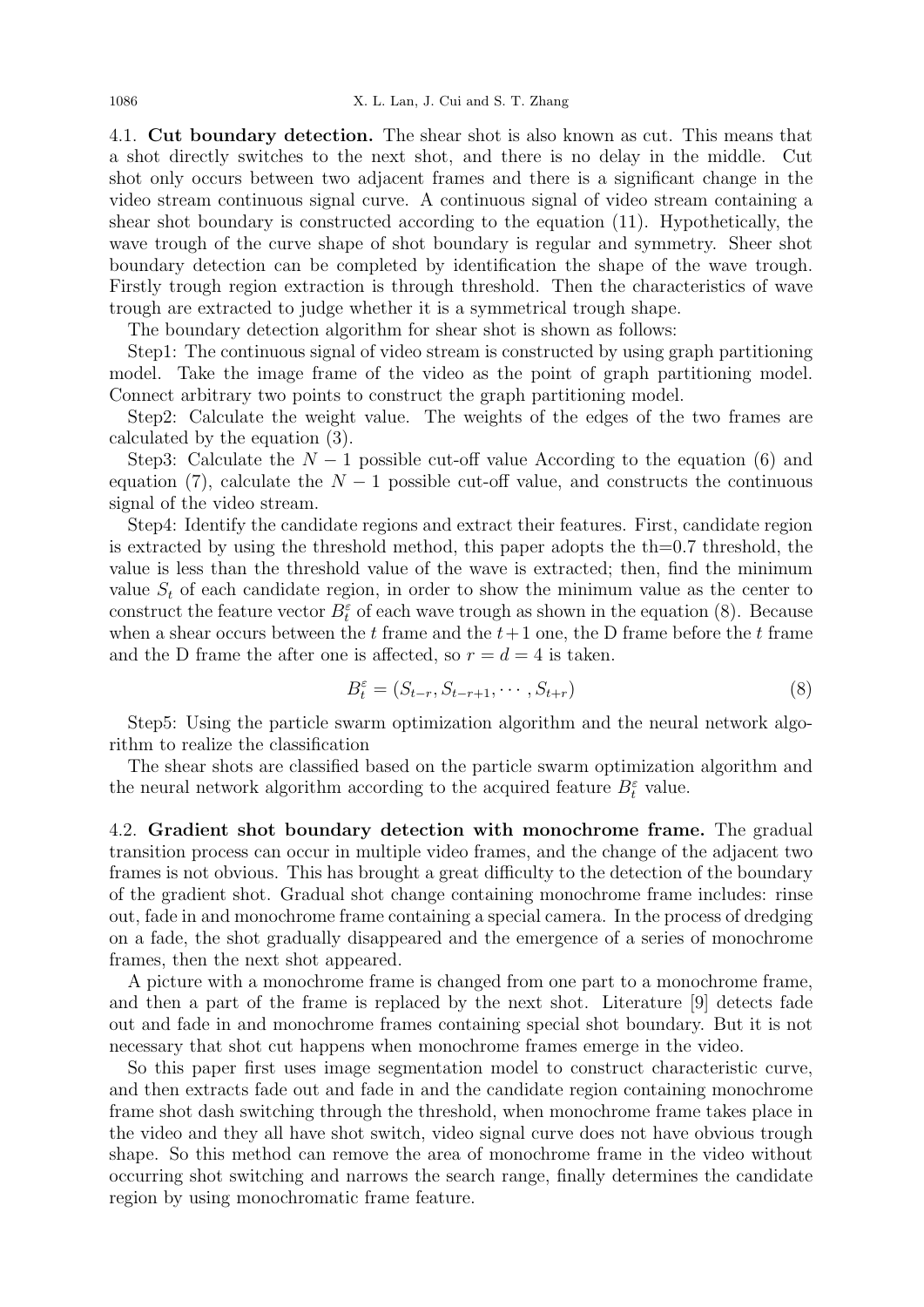A gradient shot boundary detection algorithm with a monochrome frame is as follows: Step1: The continuous signal of video stream is constructed by using graph partitioning model. Take the image frame of the video as the point of graph partitioning model. Connect arbitrary two points to construct the graph partitioning model.

Step2: Calculate the weight value. The weights of the edges of the two frames are calculated by the equation (7).

Step3: Calculate the  $N-1$  possible cut-off value According to the equation (10) and equation (11), calculate the  $N-1$  possible cut-off value, and constructs the continuous signal of the video stream.

Step4: Identify the candidate regions and extract their features. Candidate region is extracted by using the threshold method, this paper adopts the th=0.8 threshold, the value is less than the threshold value of the wave is extracted; the key of pre-detection step is to ensure high recall of detection result. So it is necessary to set a higher threshold algorithm, and to remove the shot shear area.

Step5: Monochrome frame detection

Calculate the color histogram of the RGB of each candidate region, namely R, G, B three color histogram, set the number of points in the three histogram is greater than 192 sum or the points number less than 64 sum, if sum is greater than the threshold, then the frame is a monochrome frame. The candidate region containing the monochrome frame sentenced to fade or change shot containing monochromatic frame boundary.

4.3. Detection of gradient shot boundary detection without monochromatic frame. It is difficult to detect the change of the gradient shot with no monochromatic frame because of the large number of signal characteristics, which has no obvious signal characteristics. Some of the process of gradual shot change without monochromatic frame can even occur in nearly more than 60 video frames, which is reflected in the video signal on the characteristics of continuous wave trough is very weak. According to the characteristics of different shot switching process without monochrome frame, the feature extraction can be realized by taking the method of multiresolution analysis.

When the process of the gradient shots without a monochrome frame switch is long, this signal is not easy to detect in high resolution, but it is easy to be detected in the low resolution, so it can be used for the analysis of the low resolution of the gradient shot with no color frame.

The gradient shot boundary detection algorithm, which does not contain a monochrome frame, is as follows:

Step1: The continuous signal of video stream is constructed by using graph partitioning model. Take the image frame of the video as the point of graph partitioning model. Connect arbitrary two points to construct the graph partitioning model.

Step2: Calculate the weight value. The weights of the edges of the two frames are calculated by the equation (3). Then  $N-1$  possible cut-off value calculation. According to the equation (6) and equation (7) calculate the  $N-1$  possible cut-off value, and constructs the continuous signal of the video stream.

Step3: Identify the candidate regions and extract their features. First, candidate region is extracted by using the threshold method, this paper adopts the th=0.8 threshold, the value is less than the threshold value of the wave is extracted:

$$
\begin{cases}\nS_{begin} \approx S_{end} = \max \{S_{begin+1}, \dots, S_{end}\} \\
S_{begin} \le T_{GT}\n\end{cases}\n\tag{9}
$$

$$
S_t = \min \{ S_{begin}, S_{begin+1}, \cdots, S_{end} \} \tag{10}
$$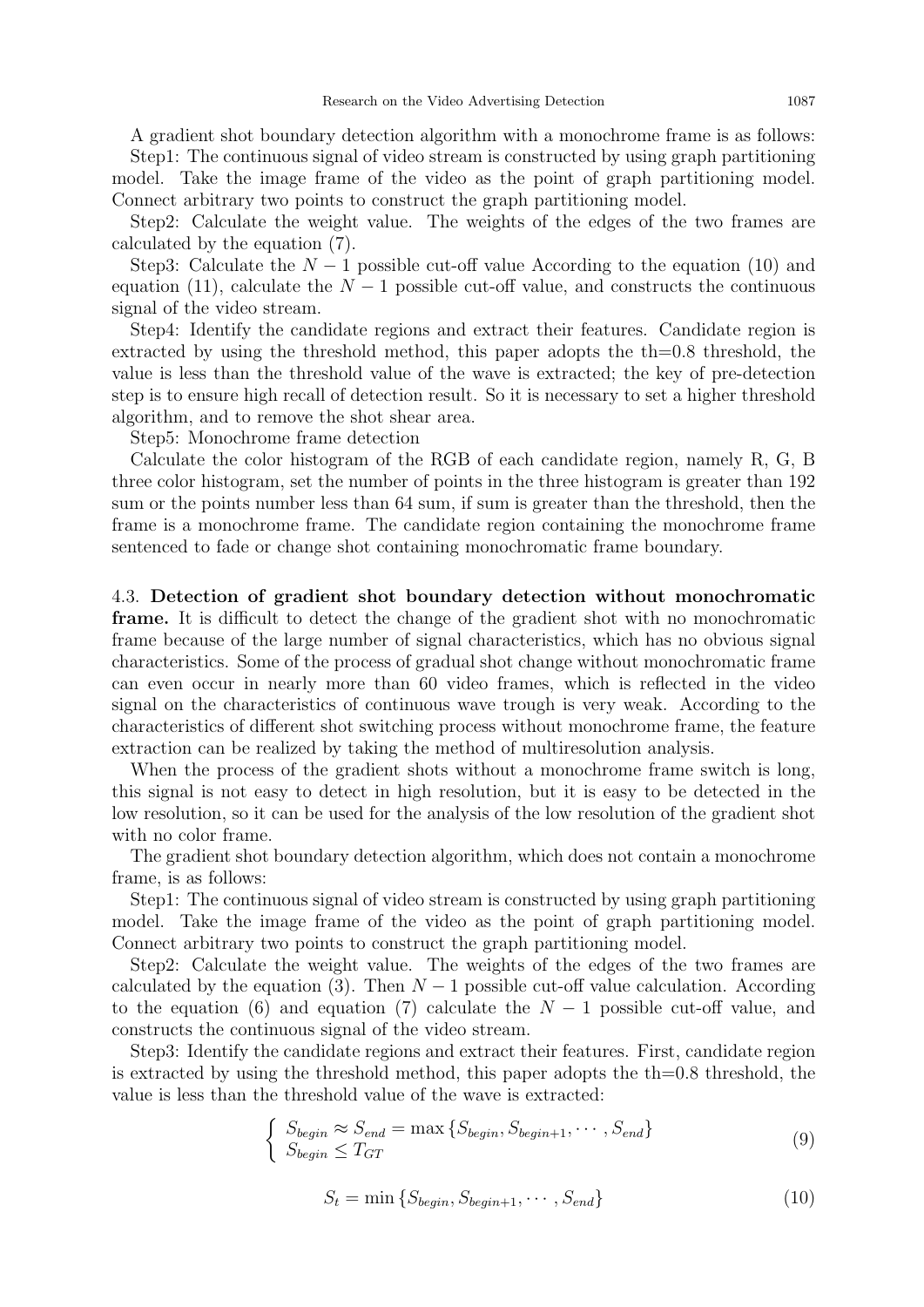Then, find the minimum value  $S_t$  of each candidate region, take the minimum value as the center to construct the feature vector  $B_t^{\varepsilon}$  of each trough, here  $\sigma$  were taken1, 3, 5, namely to extract the feature vector of one candidate region in 3 resolution as shown, here  $r = 10$ 

$$
B_t^{\delta} = (S_{t-r \times \delta}, S_{t-(r-1)\times \delta}, S_t, \cdots, S_{t+r \times \delta})
$$
\n(11)

Step4: Neural network integration based on particle swarm optimization is used for classification.

Firstly, the training of neural network integration. Using a trough feature  $B_t^{\delta}$  extracted from different resolution, respectively to train neural network ensemble fewer than three kinds of resolution particle swarm optimization. Secondly, the test of the neural network integration. If there is an output for the output of the three neural network integration, the candidate region is the gradient shot boundary.

4.4. Text detection. Video text for image content description provides a lot of semantic information, and compared with other semantic content, it is easier to extract, therefore, the research of video text extraction is widely used in advertising automatic statistics, news automatic monitoring and video database indexing. A lot of text detection method is used. The following describes a method based on the maximum gradient difference method [11] (Maximum Gradient Difference, MGD) video text detection process.

Step1: Using the template  $[-1, 1]$  to move on the original image P (top and bottom of the two rows, as well as the left and the right of the two columns are not processed), then achieve the gradient image  $T_x$  in horizontal direction of the image. In the same way, use the template  $[-1, 1]^T$  to obtain the vertical direction of the image gradient  $T_y$ .

Step2: For horizontal directional gradient image  $T_x$ , the MGD value of the center pixel is calculated in the direction of the window in the  $1 \times n$  window. The selection n is related to the size of the text to be detected, usually slightly larger than the stroke width of the character, and then set a threshold value  $MGD_{th}$  that will be lower than the value  $MGD$  of the threshold value  $MGD$  thd to zero, thereby getting the horizontal direction  $MGD$  of the image  $M_x$ .

Step3: For the vertical direction of the gradient image  $T_y$ , the MGD value of the pixel is calculated in the column direction, so as to get the vertical direction of the image  $M_y$ .

Step4: For  $M_x$  and  $M_y$  all the pixels which  $MGD$  value greater than zero are evaluated 255 (white), the other pixels assigned to 0 (black). At last, we can acquire the image Q.

4.5. Video advertising detection system design. The characteristics of video advertising are complex and multiple. Only we extract the unique features of most of the advertisement detection, detection of video advertising can be realized through the analysis, the shot with high switching frequency is advertising, and switching low rate is defined as non advertising. Undetected may exists at that certain extent. Therefore, to the video advertising with low rate shot switch, we detect trademark information of advertising by the text detection. In order to improve the detection precision and recall of video advertising, this paper designs a detection system based on video advertising particle swarm optimization neural network and the combination of text detection, and use the method of text detection in trademark text detection to process the advertising which is undetected by shot switch method. That further improves the detection accuracy. The specific flow chart is shown in Figure 2.

The video advertising detection system mainly includes two parts: first in shot cut detection, the HSV color histogram is used to construct the video image content. Then, according to the feature of the image segmentation model, we construct the video continuous signal and use the threshold method to extract the candidate region. Finally,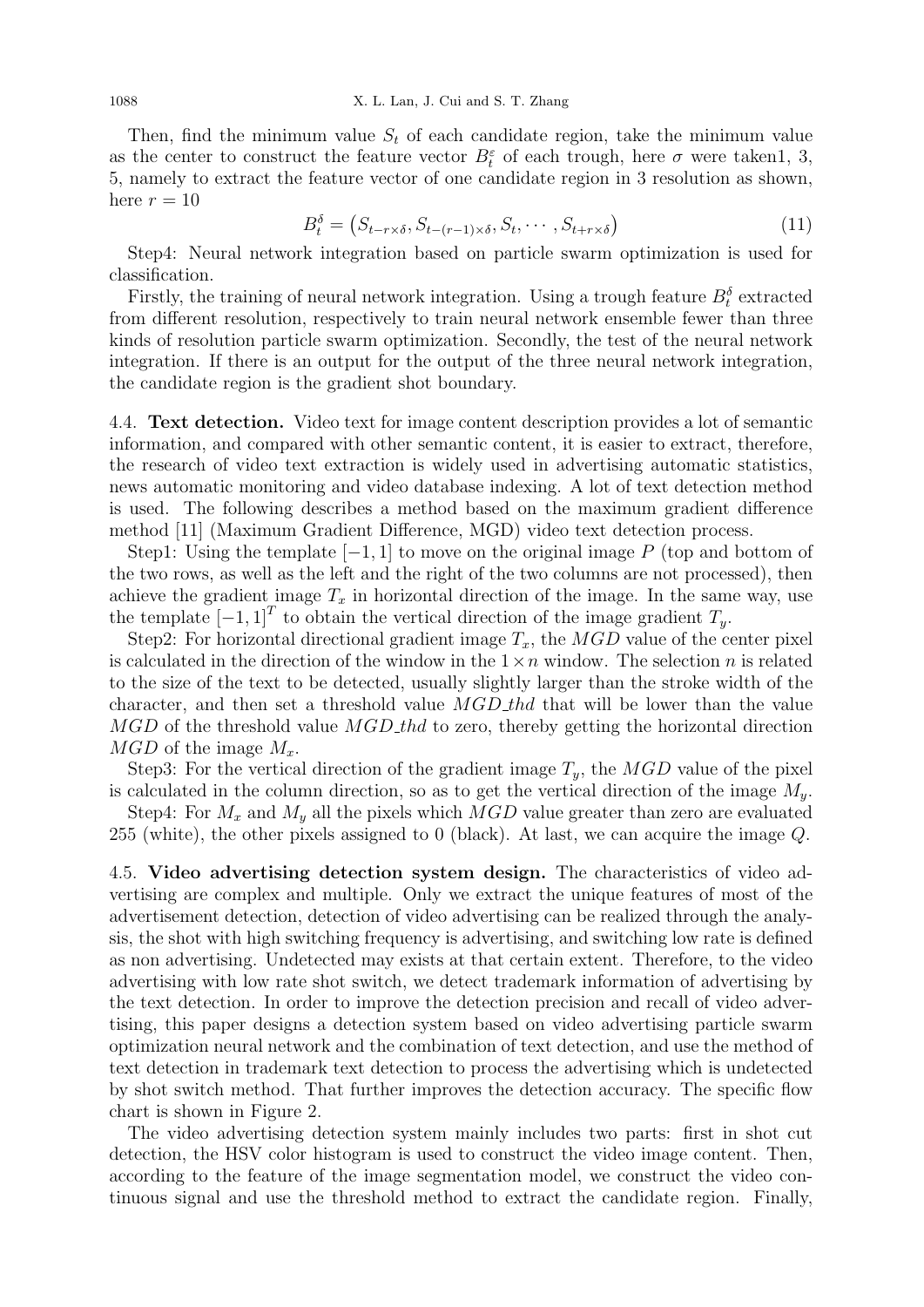

FIGURE 2. The flow chart of video advertising inspection system

according to the characteristics of the algorithm, the algorithm is realized by using the algorithm of the particle swarm optimization algorithm. Finally, we use the algorithm of particle swarm optimization. The algorithm realizes the decision of the shot boundary region of the candidate region. Finally, according to the characteristics of each shot, the shot boundary region is extracted. Through the use of the shot switch detection, we can obtain the shot switch frequency, high shot switch frequency is advertising and low one is non advertising. We first use maximum gradient difference method to do text detection for non advertising. Then we locate the text and mark it in the original image and the decision on advertising or non-advertising will be achieved. This system uses shot cut detection to achieve the frequency of shots and use text detection to obtain trademark information of the advertising. The combination of the two methods achieves accurate detection of advertising. The video segment of the shot switch frequency or the trademark information of the advertising meeting the conditions of the video will be determined advertising otherwise, it will be non advertising. Finally the results of the detection of video advertising are output.

Two performance metrics are usually adopted for video advertising detection: precision and recall. Precision is used to measure the ability of eliminating independent video advertising of the detection system; recall is used to measure the ability to retrieve relevant video advertising of the detection system. The definitions of these two indicators are as follows:

$$
\text{precision}(\%) = \frac{N_C}{N_C + N_F} \times 100\%
$$

$$
\text{recall}(\%) = \frac{N_C}{N_C + N_M} \times 100\%
$$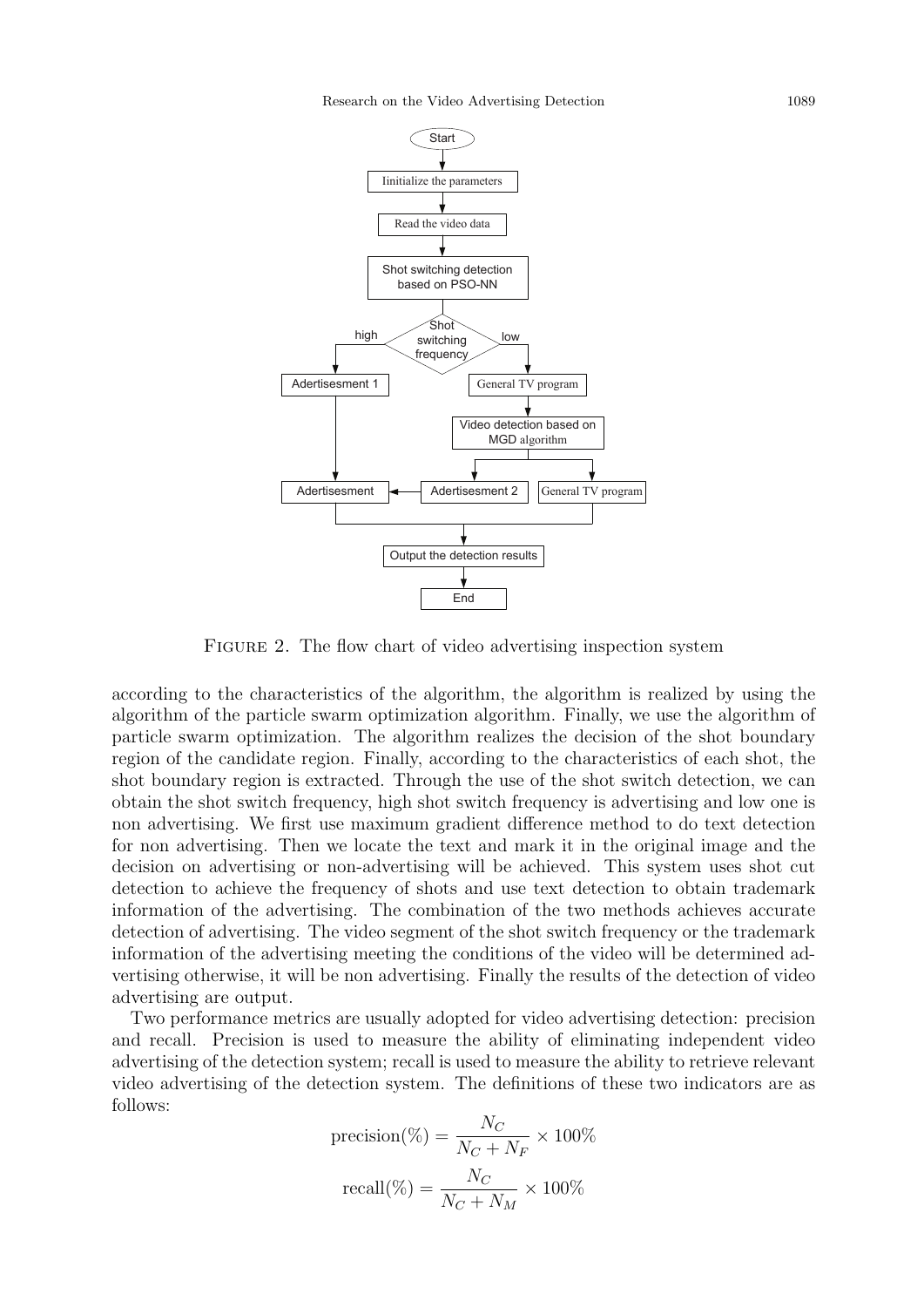1090 X. L. Lan, J. Cui and S. T. Zhang

In the formula,  $N_C$  (correct, detection) is the advertising frames correctly picked out,  $N_M$ (missed, detection) is the missing detection of advertising frames,  $N_F$  (false, alarm) is non advertising which is false detection as advertising.

5. Experiment. In order to verify the correctness of the proposed method for the detection of video advertising, 60 segment TV stations in China are selected as the test sample to test the method. The video advertising, which have more gradual change shots from the CCTV and Shandong satellite TV, mainly include the football match gap sports advertising and entertainment program gap of the life supplies advertising. The sample consists of 36 segment video advertising and 24 segment non advertising programs. Each program clip length is different, but all in the 300 frames and the frame rate is 20 frames every second. In the process of testing, the test sample is divided into two groups with a small group and a big one for advertising detection which is used to verify the detection accuracy of the algorithm is affected by the sample or not. In group 1, the test swatch is made up of the 12 segment video advertising and 8 segment non advertising programs, the total frame of advertising and non advertising in the group is 12856; In group 2, the test swatch is made up of the remaining 24 video advertising and 16 non advertising programs, the total frame of advertising and non advertising in the group is 21768.

In order to compare the video advertising detection method adopted in this paper with only adopting the particle swarm optimization and the neural network algorithm, the two kinds of test methods are all used in the experiment. The test results are shown in Table 1.

|        | Advertising detection method | Video<br>advertising(frame) | precision $\%$   Recall $\%$ |      |
|--------|------------------------------|-----------------------------|------------------------------|------|
| Group1 | PNN algorithm                | 4286                        | 78.4                         | 89.5 |
|        | Algorithm in this paper      |                             | 81.7                         | 91.8 |
| Group2 | PNN algorithm                | 10534                       | 77.8                         | 87.3 |
|        | Algorithm in this paper      |                             | 80.9                         | 90.4 |

Table 1. Test results

In the first groups of test samples, when only using the particle swarm optimization neural network algorithm, the precision and recall of the video advertising detection are 78.4% and 89.5%, but the precision and recall of the video advertising detection which adopted the detection algorithm in this paper are 81.7% and 91.8%. In the second groups of test samples, when only using the particle swarm optimization neural network algorithm, the precision and recall of the video advertising detection are 77.8% and 87.3%, but the precision and recall of the video advertising detection which adopted the detection algorithm in this paper are 80.9% and 90.4%.

The test results show that, compared with detection neural network of particle swarm optimization algorithm of video advertising, using this algorithm in this paper, the precision and recall of advertising detection have been improved to a certain extent. But with the increase of the number of samples, using two kinds of algorithm for video advertisement detection, its precision and recall are reduced. After further experiments showed that the increase of gradient shots without obvious characteristics, the precision and recall of advertisement detection will be reduced accordingly. Therefore, the research on gradual shot detection without obvious feature will help to further improve the accuracy of detection of video advertising.